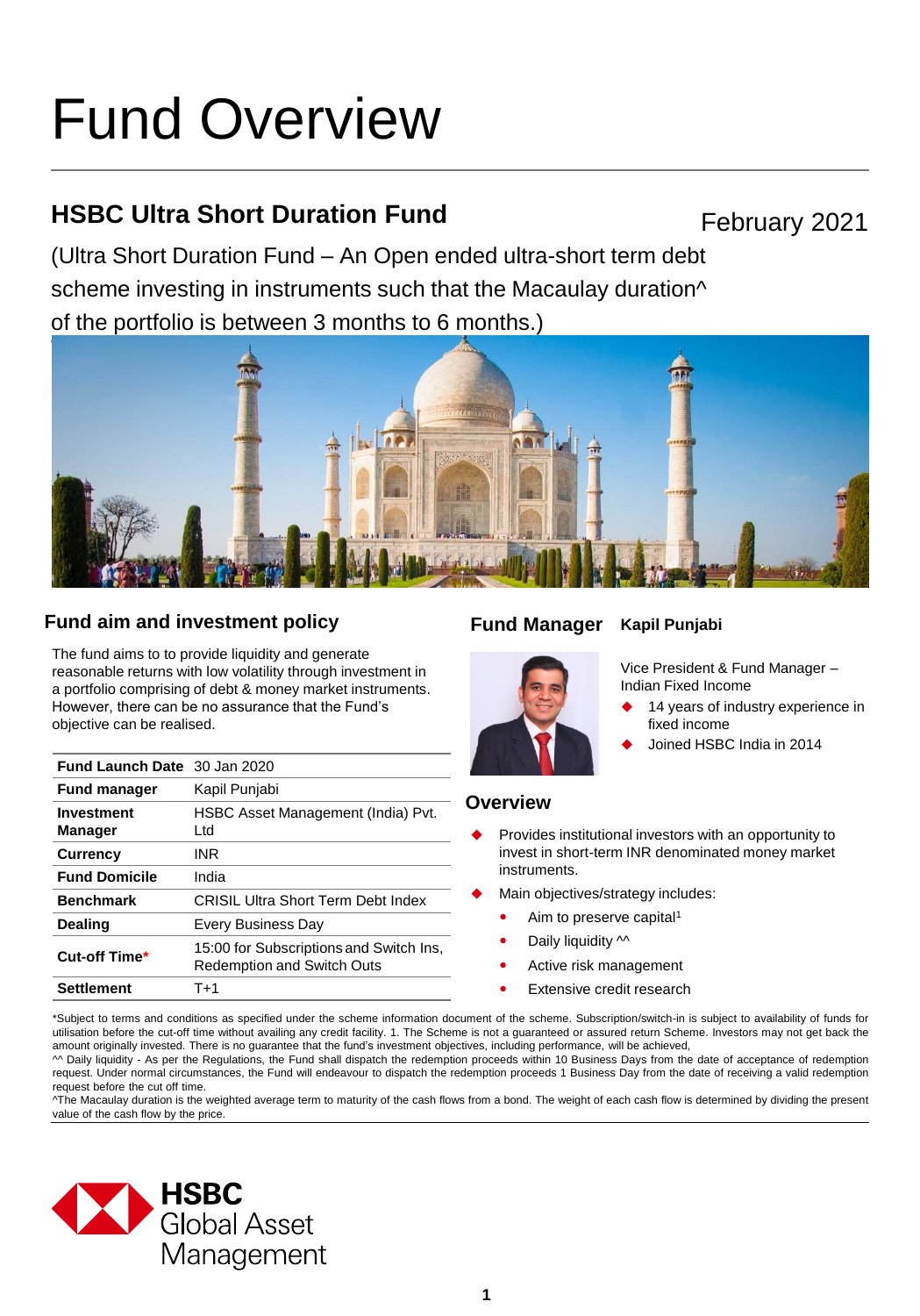# **Portfolio characteristics**

| Yield to Maturity <sup>1</sup> | 3.65%            |
|--------------------------------|------------------|
| Current AUM (~INR m)           | 6416.8           |
| Current WAM <sup>2</sup>       | $\sim 0.35$ year |
| <b>Maximum Maturity</b>        | 6 months         |
| Maximum WAM <sup>2</sup>       | 6 months         |

## **Fund Information**

|                                    | <b>Features</b> |
|------------------------------------|-----------------|
| <b>Current NAV – Growth option</b> | INR 1,050.8809  |
| <b>Settlement Date</b>             | $T + 14$        |

| <b>Fund Name</b>         | <b>Total Expense Ratio (TER)</b><br>(as of $31$ January 2021) | <b>Minimum Application</b><br>Amount (Rs) | <b>Minimum Redemption/</b><br><b>Switch Account (Rs)</b> |
|--------------------------|---------------------------------------------------------------|-------------------------------------------|----------------------------------------------------------|
| <b>HUSDF</b>             | $0.49%^{3}$                                                   | 5.000                                     | 1.000                                                    |
| <b>HUSDF Direct Plan</b> | $0.22\%$ <sup>3</sup>                                         | 5.000                                     | 1.000                                                    |

HSBC Mutual Fund/HSBC Asset Management (India) Private Limited would update the current expense ratios (TER) on its website at least three working days prior to the effective date of the change. Details of such changes can be referred on the following link under the Daily TER section:<https://www.assetmanagement.hsbc.co.in/en/mutual-funds>

Source: HSBC Global Asset Management, data as of 31 January 2021

Notes:<br>1.

- TYTM Based on investment amount
- 2. The Weighted Average Maturity (WAM) of the fund
- 3. TER is annualized and Includes GST on Investment Management fees
- 4. As per the local regulations, the fund shall dispatch the redemption proceeds within 10 business days from the date of acceptance of redemption request. Under normal circumstances, the Fund will endeavour to dispatch the redemption proceeds within 1 business day from the date of receiving redemption request.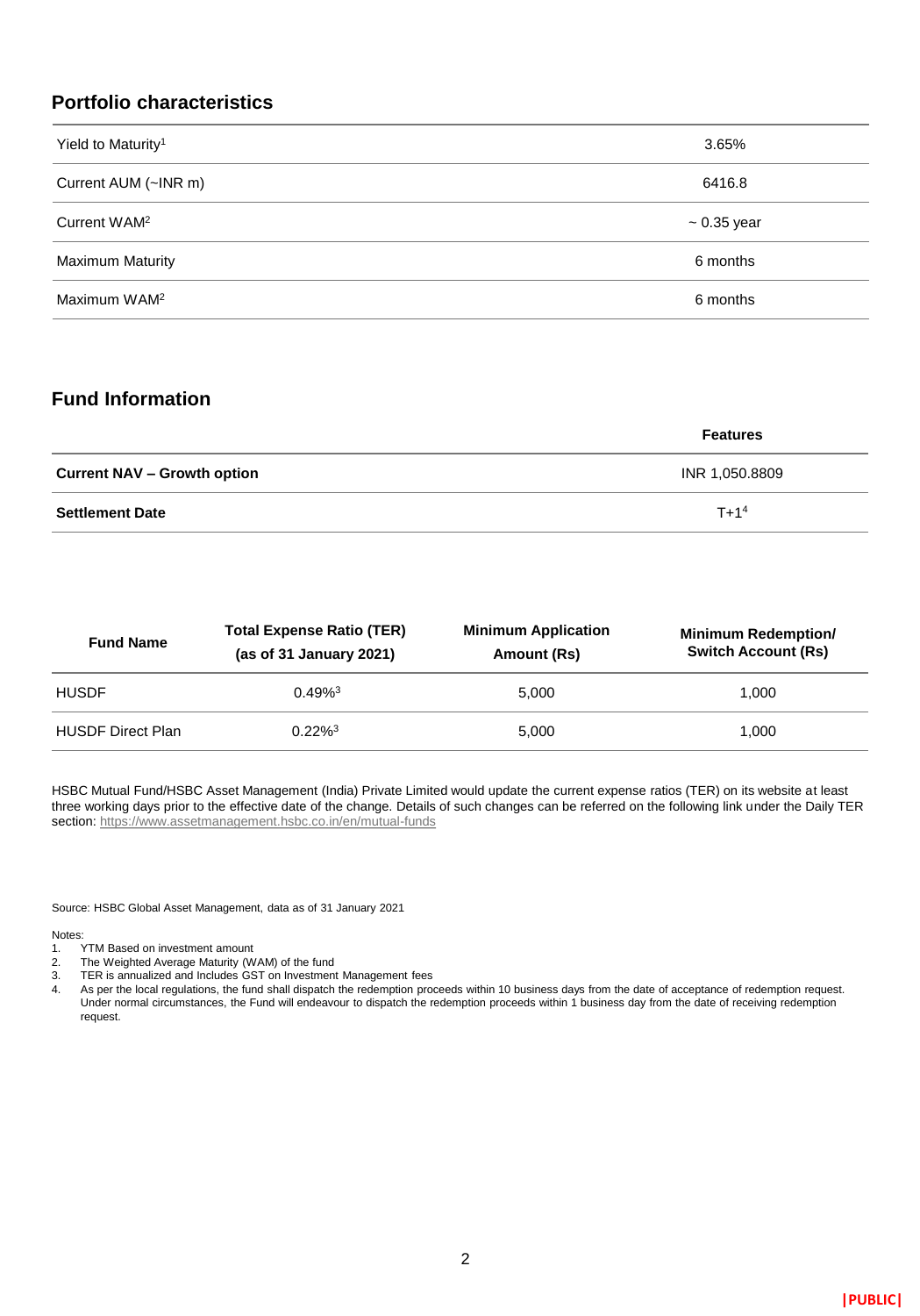# **Portfolio Compositions<sup>1</sup>**

#### **Instrument Mix**

# **Credit Quality Mix – local\* credit rating agencies' short-term ratings**



#### **Top 10 issuers/counterparties % NAV**

| National Highways Authority of India     | 8.01% |
|------------------------------------------|-------|
| <b>Tata Capital Financial Services</b>   | 7.79% |
| <b>Tata Capital Housing Finance</b>      | 7.78% |
| <b>Reliance Industries</b>               | 7.73% |
| Bank of Baroda                           | 7.69% |
| Housing Development Finance Corp         | 7.53% |
| Small Industries Development Bk of India | 6.34% |
| 182 DAYS TBILL RED 18-03-2021            | 6.21% |
| Axis Bank                                | 6.14% |
| <b>REC</b>                               | 3.98% |
|                                          |       |

#### **Investment process and team**

Our investment process is active, fundamental and value driven. It combines qualitative top-down analysis of macroeconomic and market dynamics, with structured bottom-up research into individual bond issuers and fixed income securities. While investment decisions are taken locally to ensure focus and accountability, our portfolio managers in India are able to access the expertise and experience of our investment professionals worldwide in order to gain a truly global perspective.

The Fund is managed in India by Kapil Punjabi, who has over 14 years of investment experience. The team in India benefits from the broader HSBC Global Asset Management Liquidity team which manages over USD126.8 billion<sup>2</sup> in money market assets across 11 currencies globally.

Notes:

standard for comparison with securities rated by international credit rating agencies.

Subject to change without notice.

2. Data as at September 2020

Source: HSBC Global Asset Management, All data as on 31 January 2021 except otherwise mentioned

<sup>\*</sup> The rating mentioned above refers to the local credit rating in India. The rating criteria and methodology used by Indian local rating agencies may be different from those adopted by most of the established international credit rating agencies. Therefore, the Indian local credit rating system may not provide an equivalent